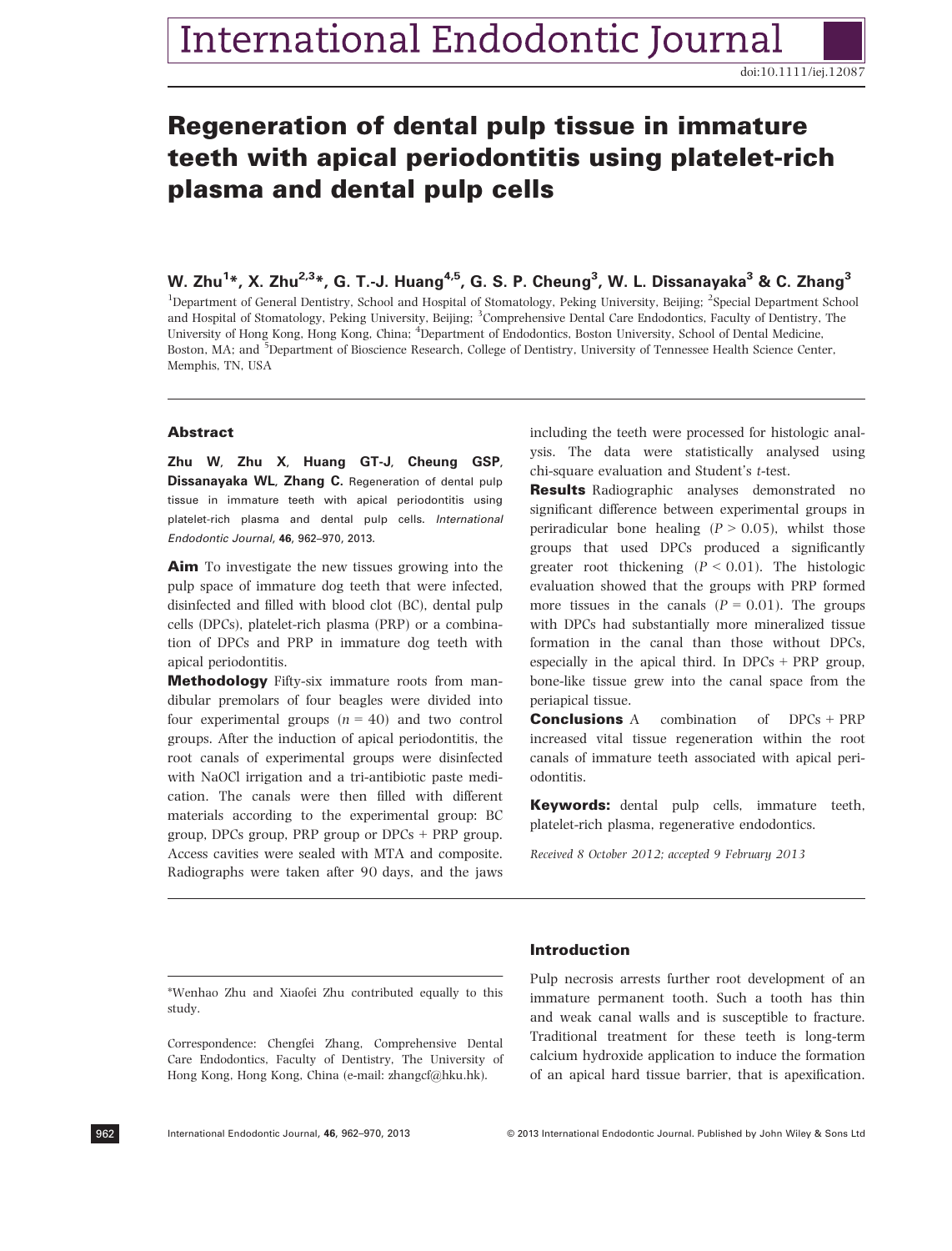However, because of its high pH, calcium hydroxide not only weakens the root but may also inhibit new tissue formation in the canal (Andreasen et al. 2002). Over the last decade, the possibility of vital tissue regeneration in the root canal space with continuous increase in root thickness and length has been demonstrated for immature teeth (Iwaya et al. 2001, Banchs & Trope 2004, Thibodeau et al. 2007, Ding et al. 2009, Torabinejad & Turman 2011, Yamauchi et al. 2011). Biologic tissues, such as blood blot, collagen and platelet-rich plasma (PRP), have been used to fill root canals after disinfection with an antibiotic paste which may provide a conducive environment for new tissue ingrowth into the canals (Iwaya et al. 2001, Banchs & Trope 2004, Thibodeau et al. 2007, Ding et al. 2009, Torabinejad & Turman 2011, Yamauchi et al. 2011).

There are three major components in tissue engineering: (i) cells that are capable of hard tissue formation, (ii) scaffolds that can support cell growth and differentiation and (iii) molecules that provide signalling for cell growth, proliferation and differentiation (Hargreaves et al. 2008). Although cells from dental pulp, apical papilla and possibly other tissues can form odontoblast-like cells under appropriate conditions, it is a clinical challenge to find a cell source that fulfils all the following criteria. That is, autogenous to avoid tissues rejection or introduction of foreign pathogens, easy to harvest and capable of differentiating into odontoblasts (Murray et al. 2007). Dental pulp cells (DPCs) have gained much attention as a promising population of cells for pulp/dentine regeneration, because they contain dental pulp stem cells (DPSCs), and they can be isolated readily from the freshly extracted teeth (Gronthos et al. 2000, Huang 2009). Dental pulp stem cells are able to differentiate into functional odontoblast-like cells with an active mineralization potential and may be used in dental tissue engineering via stem cell–based approaches (Dissanayaka et al. 2011).

Platelet-rich plasma has been suggested as a potentially ideal scaffold for regenerative endodontic treatment (Hargreaves et al. 2008, Torabinejad & Turman 2011). It is autologous and relatively easy to prepare in a dental clinic. It forms a three-dimensional fibrin network and resorbs overtime (Anitua et al. 2006). Platelet-rich plasma can enhance the recruitment, proliferation and differentiation of cells involved in bone regeneration and soft tissue healing (Sanchez-Gonzalez et al. 2012). Mesenchymal stem cells (MSCs) can migrate effectively into and through PRP. It has been shown that the MSCs/PRP mixture induces bone formation (Yamada et al. 2004) and significantly improves periodontal bone regeneration (Simsek et al. 2012).

A literature search reveals an absence of reports on combined use of DPCs and PRP in regenerative endodontics. In this study, the pulp regeneration capacity using PRP, DPCs or the combination of both for treating immature teeth with apical periodontitis in a dog model was tested.

# Materials and methods

# Animals

Four male beagle dogs approximately 6 months old were selected from the Experimental Animal Center of the Peking University Health Science Center, Beijing, China. Care and handling of the animals were performed according to the guidelines of the Institutional Authority for Laboratory Animal Care, Peking University. The study was reviewed and approved by the Health Science Center, Peking University. Eight mandibular first premolars (eight root canals) were assigned as positive controls (no treatment was performed). The other 24 mandibular premolars (48 root canals) were randomly divided into 40 experimental root canals and eight negative control root canals (teeth were infected only). Radiographs were taken to confirm incomplete root formation and parallel root canal walls with open apices.

#### Cell culture of dental pulp cells

Unsorted autologous DPCs were isolated from freshly extracted incisors  $(n = 4)$  of each beagle as previously described (Dissanayaka et al. 2011). Tooth surfaces of the freshly extracted teeth were cleaned and cut at the cementoenamel junction using a sterile fissure bur to expose pulp chambers. The pulp tissue was digested in a 3-mg  $mL^{-1}$  collagenase type I (GIBCO-Invitrogen, Carlsbad, CA, USA) and  $4 \text{ mg } \text{mL}^{-1}$  dispase (GIBCO-Invitrogen) solution for 1 h at 37 °C. The digested mixture was passed through a 70-um strainer (BD Falcon, Franklin Lakes, NJ, USA) to obtain singlecell suspensions that were then seeded in  $75$ -cm<sup>2</sup> culture flasks containing a-minimum essential medium supplemented with 15% foetal bovine serum (FBS), L-ascorbic acid-2-phosphate, 100 U mL $^{-1}$  penicillin-G, 100 mg mL<sup>-1</sup> streptomycin, and 0.25 mg mL<sup>-1</sup> fungizone (Gemini Bio-Products, Woodland, CA, USA) and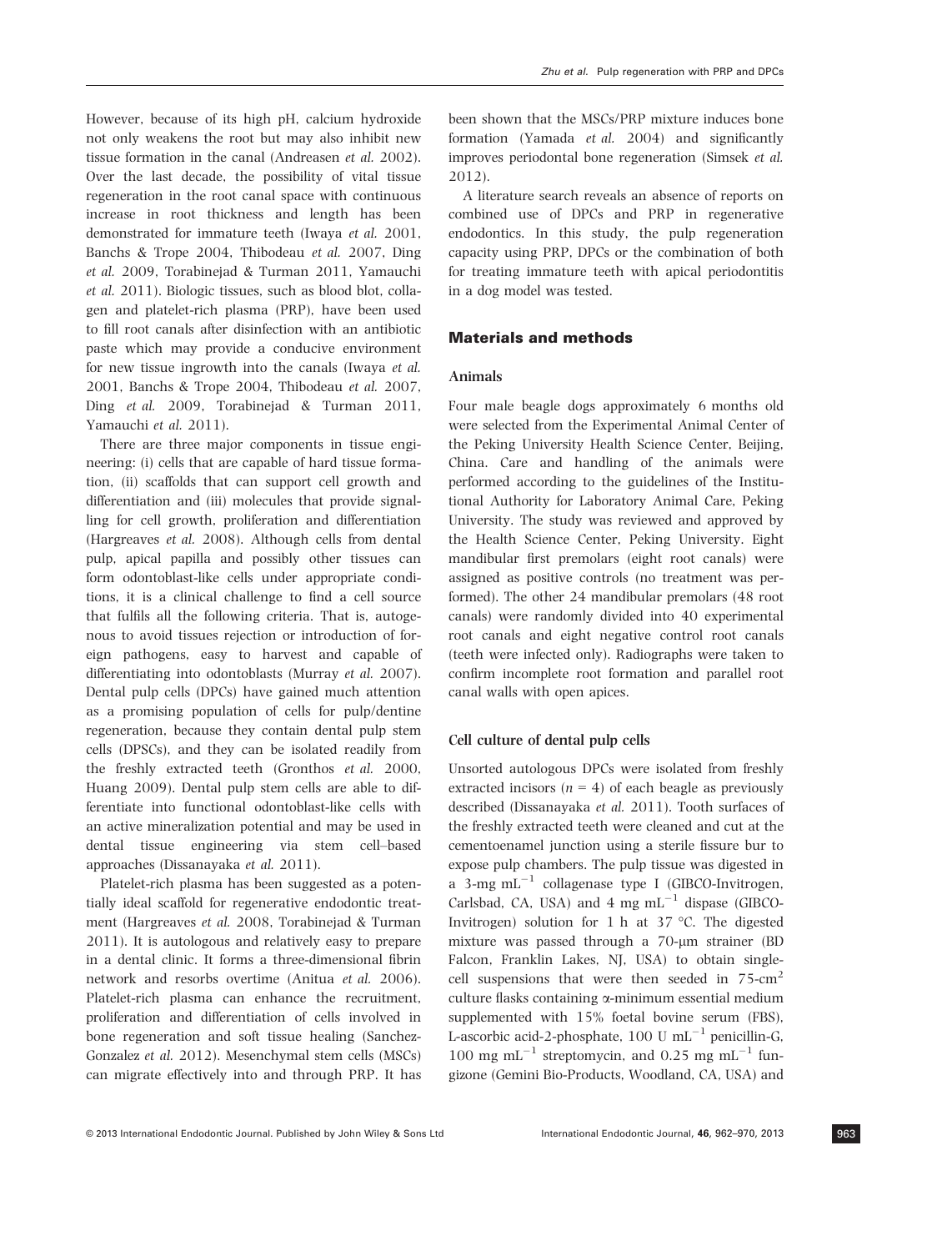cultured under 5%  $CO<sub>2</sub>$  at 37 °C. Medium was replaced every 3 days, and cells were subcultured at 70% confluence. Expression of mesenchymal stem cell markers was analysed using a FACS calibre flow cytometer and real-time PCR. Dental pulp cells expressed mesenchymal stem cell markers STRO-1 and CD146. However, they were negative  $(\leq 2\%)$  for CD73, CD105 and CD45 as described previously (Dissanayaka et al. 2011). Multilineage differentiation potential into osteo/odontogenic, adipogenic and neurogenic lineages were also confirmed (Dissanayaka et al. 2011). Cell passages at 3–4 were used. Dental pulp cells were harvested, centrifuged and washed three times with physiological saline before transplanting into the root canals.

#### Preparation of activated platelet-rich plasma

Platelet-rich plasma was prepared as previously described with minor modifications (Nikolidakis & Jansen 2008). Approximately 20 mL blood was drawn from each dog into a centrifuge tube containing 3 mL citrate solution. Collected blood was centrifuged in a standard laboratory centrifuge for 10 min at 200 g to obtain PRP without erythrocytes and leucocytes. A second centrifugation was performed for 15 min at 360 g, and the PRP was taken, whereas the platelet-poor plasma was removed. Platelets in whole blood and PRP were counted with an automatic haematology analyser to make sure that platelet concentration was more than  $1\ 200 \times 10^9 \mathrm{L}^{-1}$ . Bovine thrombin (Sigma, St. Louis, MO, USA) was combined with 10% calcium chloride in a proportion of  $1\ 000$  units thrombin per  $1\ \text{mL}$  CaCl<sub>2</sub>. Release of platelet products into the supernatant was induced by adding activated-thrombin into PRP samples at a final concentration of 100 IU  $mL^{-1}$ .

# Tooth preparation

The animals were anaesthetized during all experimental procedures. Anaesthesia was obtained by intravenous administration of 2.5% Pentothal (13.5  ${\rm mg~kg^{-1}})$ and maintained under 2% Isoflurane. The animals also received local anaesthetics (4% articaine with 1 : 100 000 epinephrine, 0.5 mL per quadrant) to provide regional nerve block anaesthesia. The pulp chambers of all teeth from the experimental groups and negative control were accessed with a size two round carbide bur in a high-speed handpiece with irrigation, and the pulp tissue was disrupted by an endodontic file. Supragingival plaque removed from the dog's teeth was placed and sealed temporarily in the pulp chamber with Cavit (ESPE, 3M, Seefeld, Germany). At 4 weeks, all teeth were radiographed to confirm the development of apical periodontitis. All teeth in the experimental groups were re-entered, irrigated with 10 mL 1.25% sodium hypochlorite (NaOCl) and disinfected with a triple antibiotic paste consisting of metronidazole, minocycline and ciprofloxacin at concentration of 10 mg mL $^{-1}$  each. After 2 weeks, the antibiotic mixture was irrigated out from each canal with 10 mL of 1.25% NaOCl and sterile saline.

Experimental groups ( $n = 10$  for each group) were as follows: BC group: bleeding into canals was evoked by overinstrumentation through the apex gently with a size 30 K-file to irritate the apical tissue leading to formation of a blood clot.

Dental pulp cells group: autologous transplantation of  $1 \times 10^6$  DPCs into each canal mixed with blood induced from apex. The harvested DPCs  $(5 \times 10^6$ approximately) were in a pellet form after centrifuge. Twenty-five microlitres of vein blood was used to suspend the cell pellet. Five microlitres of the blood with DPCs was injected into each root canal with a syringe.

Platelet-rich plasma group: Fifty microlitres of PRP was injected into the root canals immediately after being activated.

DPCs + PRP group:  $5 \times 10^6$  DPCs pellet was suspended in  $25 \mu L$  of PRP and  $5 \mu L$  of the mixture was injected into the root canals immediately after being activated.

The coronal portions of the root canals were double-sealed by white MTA (Dentsply Tulsa Dental, Johnson City, TN, USA) and composite (P60; 3M Dental Products, St Paul, MN, USA). The canals of positive controls  $(n = 8)$  were left untouched to develop naturally for comparison with the experimental teeth. The canals of negative controls  $(n = 8)$  were infected and sealed without further disinfection.

Dental pulp cells were isolated and cultured for 2 weeks before being transplanted back to their donor, as described above. Platelet-rich plasma was prepared just before the transplantation.

### Radiographic analysis

After 90 days, radiographs were taken for all teeth involved. Each individual root was taken as a unit for assessment. Radiographic healing, which included no radiolucency or decreased periapical lesion and root canal wall thickening based on the comparison of pre- and postoperative radiographs, was evaluated by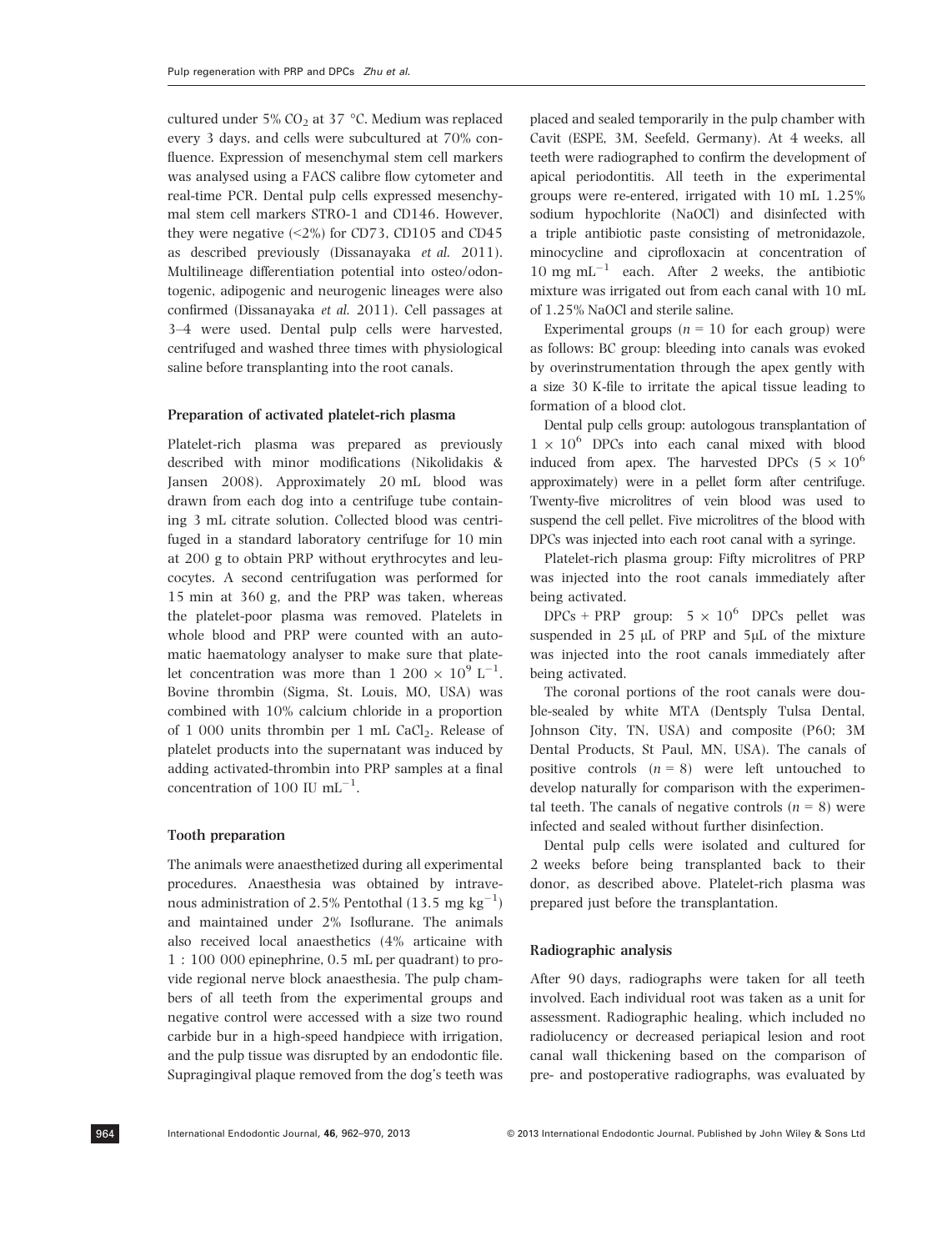two blinded evaluators. The data were analysed using chi-square tests, with the level of significance set at  $P < 0.05$ .

# Histologic evaluation

The animals were sacrificed under general anaesthesia (Pentobarbital; Butler Company, Columbus, OH, USA) at 30 mg  $kg^{-1}$  intravenously. The jaws with the involved teeth were resected and placed in 4% paraformaldehyde for 24 h and decalcification in 10% EDTA for 6 months. The specimens were processed, embedded, longitudinally sectioned along the long axis of the root and stained by haematoxylin and eosin. Each sample was analysed under a light microscope for the presence or absence of vital tissues in the canal space. The percentage of new vital tissue formation was calculated as V(vital tissues area)/T(total canal area)  $\times$  100% for every longitudinal section which contained the root apex. Images were imported in Jpg format to the Digimizer 4.2.0.0 (Medcalc Software bvba, Ostend, Belgium), and the V area and T area were drawn with the area selecting tool of the software. The number of pixels was obtained automatically. Statistical analysis was performed using Student's t-test (independent-sample test) with  $P \leq 0.05$  considered significant.

# Results

Teeth in the experimental groups had no sign of swelling, mobility or sinus tracts, and all restorations were intact. Two teeth were lost in the negative control group because of abscess and excessive mobility, and the others had apical periodontitis. All teeth from positive control group developed naturally. Mature apex and normal pulp tissue were observed using radiographic and histologic analyses.

# Radiographic analyses

The results demonstrated that the periradicular healing rates of the experimental groups – BC, DPCs, PRP and DPCs + PRP – were 90%, 80%, 100% and 90%, respectively (Table 1). Chi-square evaluation showed no significant difference between the experimental groups ( $P > 0.05$ ).

After disinfection and treatment, the numbers of specimens with root thickening in BC, DPCs, PRP and DPCs+PRP groups were 6, 10, 3 and 9, \*Significant statistics difference.

Table 1 Radiographic results

BC, blood clot; DPCs, dental pulp cells; PRP, platelet-rich plasma; DPCs+PRP, dental pulp cells combined with plateletrich plasma; PH, Periradicular healing; RWT, Root wall thickening.

respectively (Table 1). Chi-square evaluation revealed a significant difference between the groups with DPCs and the other two groups  $(P < 0.01)$ . No increased root thickness was observed in the negative control group.

# Histologic analyses

The negative control teeth showed no signs of newly formed tissues, and the positive control teeth showed normal root development and maturation. Newly formed tissues were found in all experimental root canals.

### Regenerated vital tissue in the root canal space

The histologic evaluation revealed that the regenerated vital tissues in the canal space consisted of new hard tissues and blood vessel in a matrix of fibrous connective tissue. The new tissues extended to the coronal third in 12 canals (Fig. 1) and to the middle third in 13 canals. The average percentages of vital tissue area in terms of the total canal area were 34%, 48%, 75%, and 70%, respectively, in BC, DPCs, PRP and DPCs  $+$  PRP groups (Table 2). There was a significant difference between the groups in that the use of PRP formed more fibrous connective tissue with blood vessels, which was considered as soft tissues, in the canals  $(P = 0.01)$ . In the PRP group, all canals were filled with well-structured connective tissue. This connective tissue ingrowth from the periapical tissue was densely infiltrated with young fibroblasts and fibrocytes and well vascularized. Of all the canals in PRP and  $DPCs + PRP$  groups, 7 had the tissue reaching the coronal third (Fig. 1a-4,b-4), with three reaching the middle third.

# PH  $(n)$  RWT  $(n)$ Positive group  $(n = 8)$  – 8 Negative group (n = 8) 0 0 BC  $(n = 10)$  9 (90%) 6 DPCs  $(n = 10)$  8 (80%) 10<sup>\*</sup> PRP  $(n = 10)$  10 (100%) 3 DPCs + PRP ( $n = 10$ ) 9 (90%) 9<sup>\*</sup> Statistic analysis(chi-square)  $P > 0.05$   $P < 0.01$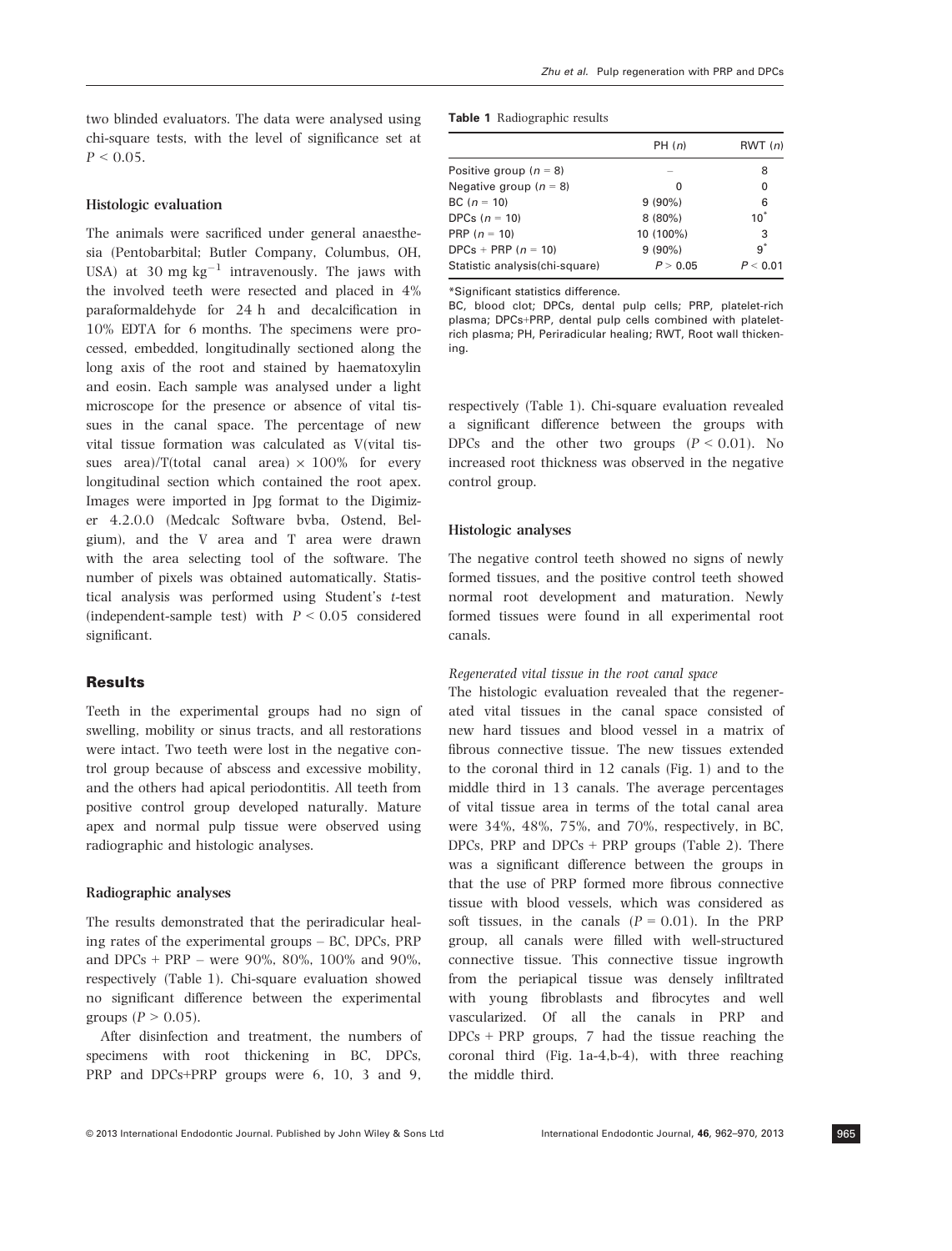

Figure 1 Typical radiographic and histologic images of tooth root in Dental pulp cells + platelet-rich plasma group (a) and platelet-rich plasma group (b). (a-1) Preoperative (a-2), postoperative radiographs (90 days follow-up). (a-3) Haematoxylin– eosin stain shows new tissues extending to the cervical third, and the apex has developed. D, dentine; C, cementum-like tissue; B, bone-like tissue. Cementum-like tissue is present on the inner dentine wall. Bone-like tissue is formed within the connective tissue. (a-4) Magnified view from the low boxed region in a-3. (b-1) Preoperative (b-2), postoperative radiographs (90 days follow-up). (b-3) Haematoxylin–eosin stain shows well-structured connective tissue grew into the root canal from the wide apical opening. (b-4) Magnified view from the boxed regions in b-3.  $\star$ : Studied roots.

|                          | CT(n)        | BT(n)        | The percentage of<br>VT area |    | The percentage of<br>ST area |     |
|--------------------------|--------------|--------------|------------------------------|----|------------------------------|-----|
|                          |              |              | Mean                         | SD | Mean                         | SD. |
| Positive group $(n = 8)$ | 0            |              |                              | 0  | $\Omega$                     | 0   |
| Negative group $(n = 8)$ | 0            |              |                              | 0  | 0                            | 0   |
| BC $(n = 10)$            | 5            | 5            | 34                           | 15 | 15                           | 4   |
| DPCs $(n = 10)$          | 10           | 6            | 48                           | 30 | 17                           | 8   |
| PRP $(n = 10)$           | 6            | 6            | $75^*$                       | 16 | $70^*$                       | 16  |
| DPCs + PRP $(n = 10)$    | 10           |              | $70^*$                       | 21 | 21                           | 8   |
| Statistic analysis       | P > 0.05     | P > 0.05     | $P = 0.01$                   |    | $P = 0.01$                   |     |
|                          | (chi-square) | (chi-square) | $(t-test)$                   |    | $(t-test)$                   |     |

#### Table 2 Histologic results

CT, Cementum-like tissue formation; BT, Bone-like tissue formation; VT, vital tissue; ST, soft tissue; BC, blood clot; DPCs, dental pulp cells; PRP, platelet-rich plasma.

\*Significant statistics difference.

#### Cementum-like tissue formed on canal walls

An avascular mineralized tissue (cementum-like tissue) covering the internal root canal walls was observed in all root canals (100%) of DPCs and DPCs + PRP groups, 50% in the BC group and 60% in the PRP group (Table 2). The tissue grew from the root surface via the apical region into the canal walls with various thicknesses and was devoid of blood vessels within the tissue. It also extended apically increasing the root length (Figs 1a-4 and 2a-4). There were relatively few cells embedded in the mineralized matrix. The cementum-like tissue was not different in structure amongst the four groups, but the groups with DPCs had more mineralized tissue formation than those without DPCs, especially in the apical third  $(P < 0.01)$  (Figs 1 and 2).

# Bone-like tissue formed in the canal space

There was histologic evidence using H&E staining of islets of bone-like matrix with strong eosinophilic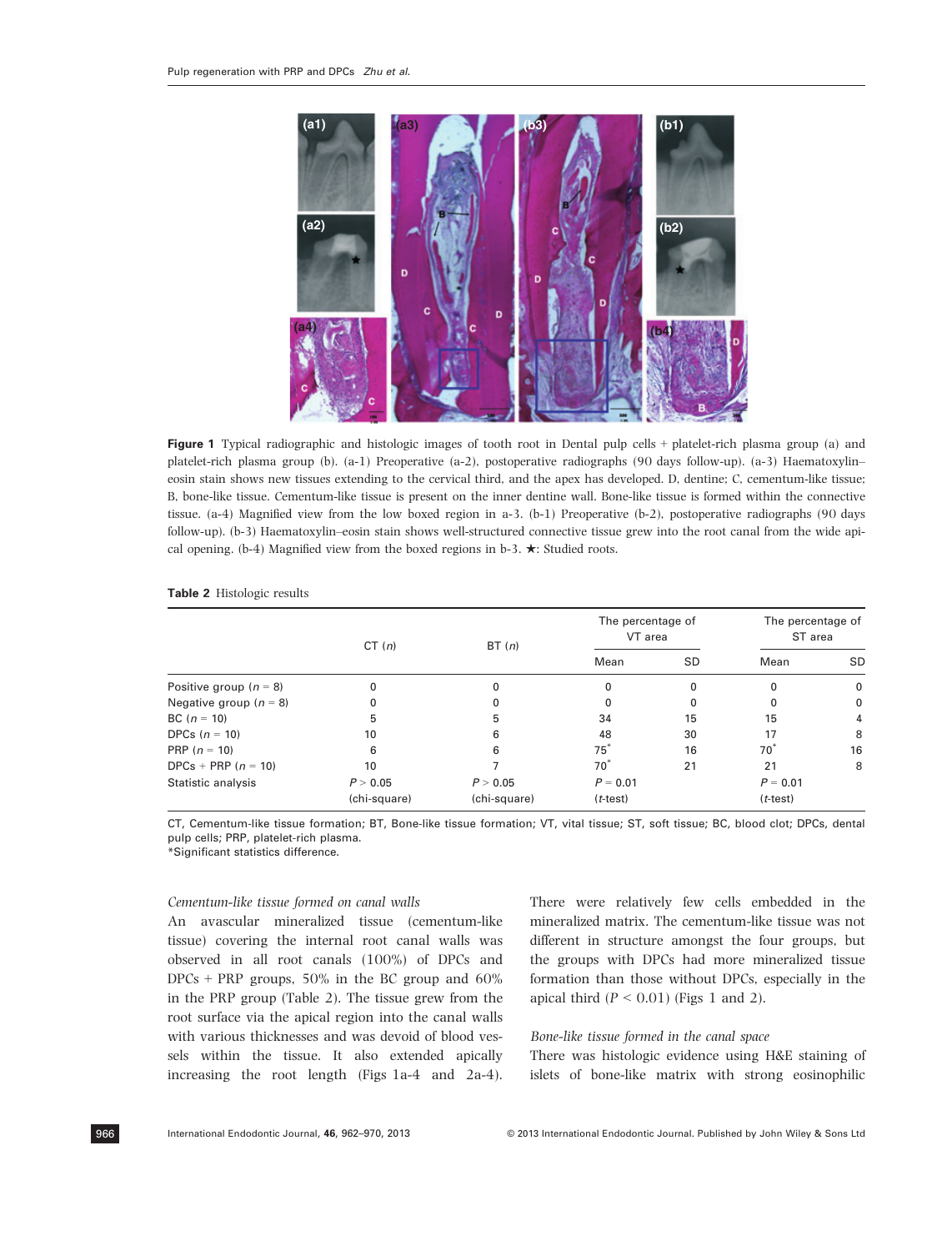

Figure 2 Typical radiographic and histologic images of tooth root in dental pulp cells group (a) and blood clot group (b).  $(a-1 \& b-1)$  Preoperative  $(a-2 \& b-2)$ , postoperative radiographs (90 days follow-up). Dental pulp cells group had much more mineralized tissue formation in apical third. (a-4 & b-4) Magnified views from the boxed regions in a-3 and b-3.  $\star$ : Studied roots.

staining, which were considered as bone-like tissue. Some cells were also embedded in the matrix. Twenty-four of 40 root canals had bone-like structures inside the newly formed tissues. In each group – BC, DPCs, PRP and DPCs  $+$  PRP groups  $-$  there were 50%, 60%, 60% and 70% bone-like tissue in the canal space, respectively (Table 2). These structures appeared mostly as mineralized islands that had many embedded cells and blood vessels. In the DPCs + PRP group, some bone-like tissue grew into the canals from the apical region and formed a bridge (Fig. 3a) or merged with cementum-like tissue that occluded the apex (Fig. 3b,c).

# **Discussion**

The present study demonstrated newly formed tis- sues in all experimental root canals. The histologic characteristics of regenerated tissues were cementum-like tissue grown along the canal dentinal wall and bone-like tissue scattered in the canal space that was filled with soft connective tissue. No dentine-like tissue was observed in the experimental samples. These results are similar to other animal studies on pulp regeneration using blood clot, a type I collagen solution or a cross-linked collagen scaffold to fill root canals (da Silva et al. 2010, Wang et al. 2010, Yamauchi et al. 2011).

Dental pulp stem cells were able to differentiate into odontoblast-like cells as shown by increased alkaline phosphatase activity, dentine sialoprotein expression and formation of mineralized nodules (Dissanayaka et al. 2011). Addition of DPSCs and growth factors to the tooth chamber improves tissue and vessel formation (Srisuwan et al. 2012). In the present study, there was more mineralized hard tissue formation in



Figure 3 Different apical closure types in group dental pulp cells <sup>+</sup> platelet-rich plasma. (a) Some bone-like tissue grew into the canals from apex to form a bridge. (b) and (c) bone-like tissue merged with cementum-like tissue to close the apex.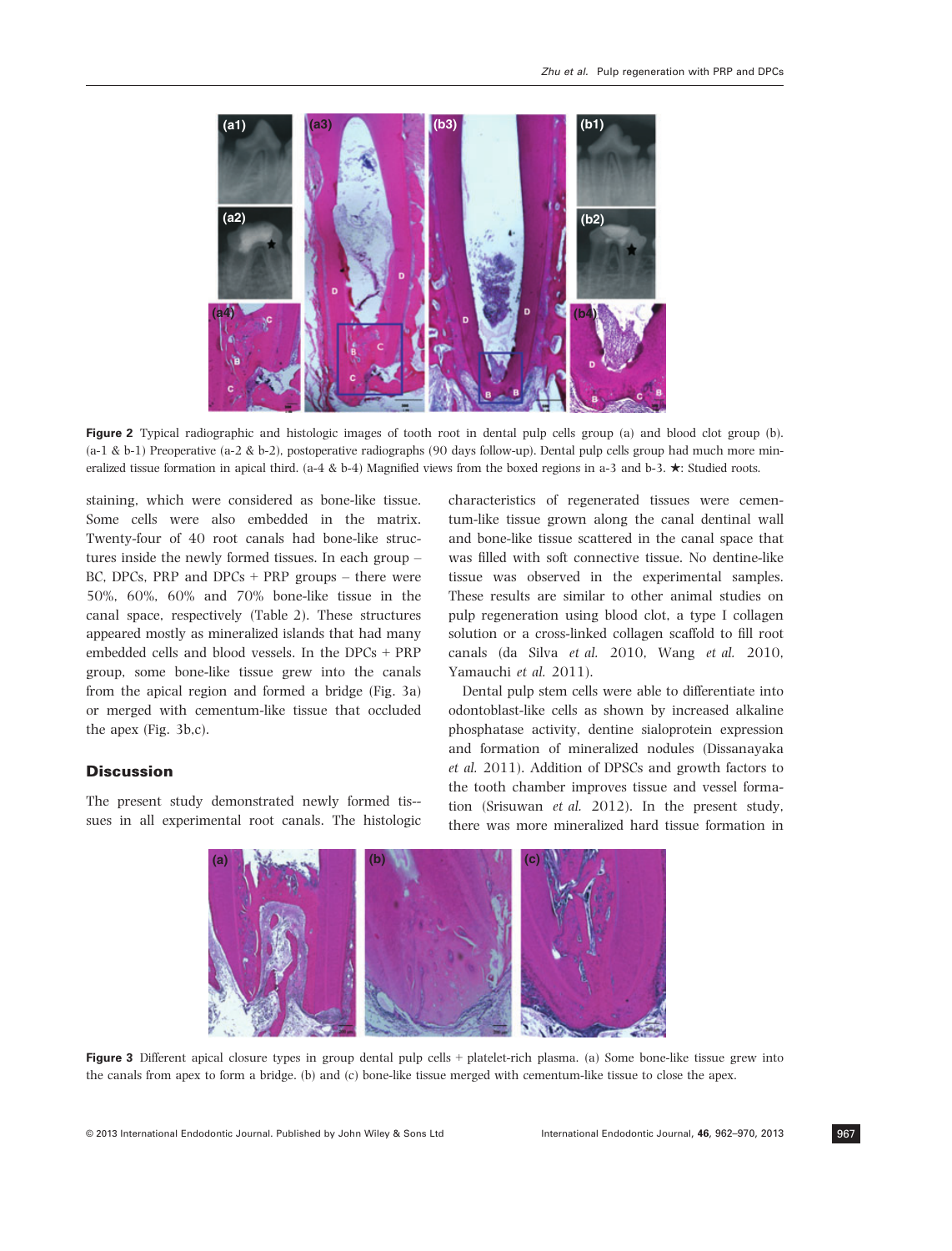the groups containing DPCs, especially in the apical third. The results provide evidence that implanted DPCs might promote mineralized tissue formation in root canals of immature teeth. However, there was a lack of dentine formation on canal dentinal walls, which may be due to several reasons: (i) the osteogenic potential of DPSCs. Evidence suggests that human DPSCs differentiate into osteoblasts and endotheliocytes and produce bone tissue along the implant surfaces (Mangano et al. 2010). (ii) Osteogenic/ cementogenic changes of dental pulp cells: It has been reported that osteogenic/cementogenic, not dentinogenic, markers were expressed in the newly formed matrix in pulp tissue after being removed from the rat tooth and transplanted into subcutaneous space of rats (Hosoya et al. 2007). It is possible that DPSCs were transinduced into osteo/cementogeic cells under the experimental design. This may explain in part why transplanted DPCs in this study did not regenerate dentine but formed cementum- and bone-like tissues in the canal. Further in vitro experiments are needed to verify this speculation. (iii) The migration of pre-osteoblasts and pre-cementoblasts into the canal space. Because haemorrhage was induced at the periapex and allowed a blood clot to form, this may have brought along these cells into the canals (Shimizu et al. 2000). Periodontal studies show cells may proliferate and migrate from adjacent undamaged PDL into the wounded area (King et al. 1997, King & Hughes 2001). This suggests stem cells present within the PDL and alveolar bone marrow might be able to be stimulated at a distance and migrate towards the immature toot apex (Friedlander et al. 2009). (iv) Loss of transplanted DPCs. Although unlikely, there was a possibility that the transplanted cells migrated to other tissues. Future work by labelling the transplanted cells may help in following their migration to the host tissues.

Platelet-rich plasma is a natural reservoir of various growth factors that can be collected autologously, unlike the chemically processed molecules or recombinant proteins that may cause undesired side effects and unnecessary risks (Sanchez-Gonzalez et al. 2012). PRP should have a minimum of five times the number of platelets compared with whole blood as is considered 'platelet rich' (Yamada et al. 2004). It contains growth factors, stimulates collagen production, recruits other cells to the site of injury, produces anti-inflammatory agents, initiates vascular ingrowth, induces cell differentiation and controls the local inflammatory response (Hiremath et al. 2008). The use of PRP for enhancing bone regeneration and soft tissue maturation has increased dramatically in the fields of orthopaedics, periodontics, maxillofacial surgery, urology and plastic surgery over the last decade (Frechette et al. 2005). However, controversies exist in the literature regarding the added benefit of this procedure. Whilst some publications have reported positive results in either bone or soft tissue healing (Marx et al. 1998), others did not observe any improvement when PRP was used alone or added to the grafts for bone regeneration (Froum et al. 2002, Choi et al. 2004, Sanchez-Gonzalez et al. 2012, Simsek et al. 2012). Platelet-rich plasma has been suggested as a scaffold for regenerative endodontic procedure. Torabinejad & Turman (2011) demonstrated in a case report that PRP is potentially an ideal scaffold for this procedure, and the advantages of using PRP include its relative ease of application and shorter time to induce vital tissues within the root canal system.

The radiographic and histologic results of the present experiments, however, showed that the rate of root canal wall thickening was lower and mineralized tissue formation was less when PRP was used alone. There was more soft connective tissue formed in the canal space in the PRP group than in other groups. This finding is in accordance with a previous dog study reporting that filling a mandibular bone defect with PRP alone does not allow osteogenesis to occur in the affected area (Yamada et al. 2004). This is likely due to a faster degradation of growth factors in PRP. Platelet degranulation and release of growth factors occur within 3–5 days, and the growth factor activity may end in as early as 7–10 days (Froum et al. 2002). Some authors suggest a sustained release form of PRP to be used, so that the effects of PRP can be optimized (Froum et al. 2002, Choi et al. 2004).

Previous work has demonstrated that MSCs alone can be used in repairing bone (Maxson et al. 2012). However, a large volume of MSCs is needed if they are used alone, and it is difficult to maintain MSCs to stay in the bone defect. The tissue-engineered bone using the combination of MSCs and PRP performed better, suggesting a positive influence of PRP on the MSCs (Froum et al. 2002). There is a positive dose–response relationship between platelet concentration and proliferation of human mesenchymal stem cells (hMSCs) (Liu et al. 2002). The PRP scaffold induces MSCs adhesion, proliferation and differentiation to elicit bone formation, and the implanted scaffold becomes vascularized (Froum et al. 2002). The MSCs/PRP group vascularized well and could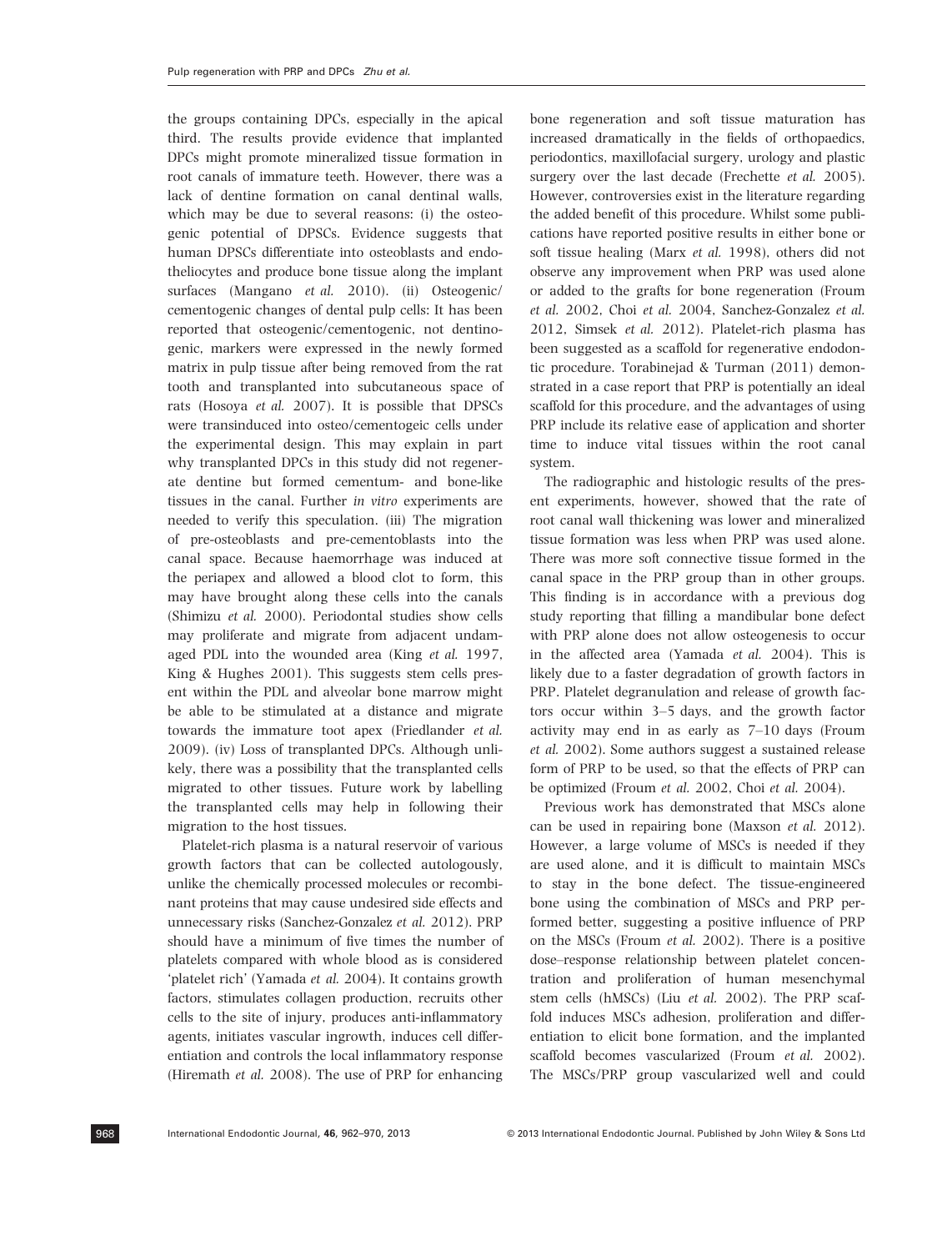elicit true bone formation (Yamada et al. 2004). DPSCs are a type of MSCs and can be used in dental tissue engineering via stem cell–based approaches. Platelet-rich plasma in 0.5 and 1% can enhance proliferation and differentiation of human dental stem cells to form mineralized tissues (Lee et al. 2011). In the present study, PRP mixed with DPCs appeared to facilitate more tissue formation including hard tissue and connective tissue than using DPCs alone. Therefore, in this study system, the use of PRP in combination of DPCs may be beneficial for new tissue formation. However, further investigation is needed to understand the reason why there was a lack of dentine-like tissue formation on the root canal dentinal walls.

# Conclusions

A combination of DPCs + PRP may increase vital tissue regeneration of immature teeth with apical periodontitis.

### Acknowledgement

This study was supported by International scientific and technological cooperation projects from The Ministry of Science and Technology of the People's Republic of China (2009DFA32950) and GRF grants from the Research Grants Council of Hong Kong (HKU 785010M).

The authors deny any conflicts of interest related to this study.

#### References

- Andreasen JO, Farik B, Munksgaard EC (2002) Long-term calcium hydroxide as a root canal dressing may increase risk of root fracture. Dental Traumatology 18, 134–7.
- Anitua E, Sanchez M, Nurden AT, Nurden P, Orive G, Andia I (2006) New insights into and novel applications for platelet-rich fibrin therapies. Trends in Biotechnology 24, 227-34.
- Banchs F, Trope M (2004) Revascularization of immature permanent teeth with apical periodontitis: new treatment protocol? Journal of Endodontics 30, 196–200.
- Choi BH, Im CJ, Huh JY, Suh JJ, Lee SH (2004) Effect of platelet-rich plasma on bone regeneration in autogenous bone graft. International Journal of Oral and Maxillofacial Surgery 33, 56–9.
- Ding RY, Cheung GS, Chen J, Yin XZ, Wang QQ, Zhang CF (2009) Pulp revascularization of immature teeth with apical periodontitis: a clinical study. Journal of Endodontics 35, 745–9.
- Dissanayaka WL, Zhu X, Zhang C, Jin L (2011) Characterization of dental pulp stem cells isolated from canine premolars. Journal of Endodontics 37, 1074–80.
- Frechette JP, Martineau I, Gagnon G (2005) Platelet-rich plasmas: growth factor content and roles in wound healing. Journal of Dental Research 84, 434–9.
- Friedlander LT, Cullinan MP, Love RM (2009) Dental stem cells and their potential role in apexogenesis and apexification. International Endodontic Journal 42, 955-62.
- Froum SJ, Wallace SS, Tarnow DP, Cho SC (2002) Effect of platelet-rich plasma on bone growth and osseointegration in human maxillary sinus grafts: three bilateral case reports. The International Journal of Periodontics and Restorative Dentistry 22, 45–53.
- Gronthos S, Mankani M, Brahim J, Robey PG, Shi S (2000) Postnatal human dental pulp stem cells (DPSCs) in vitro and in vivo. Proceedings of National Academy of Sciences of the United States of America 97, 13625–30.
- Hargreaves KM, Giesler T, Henry M, Wang Y (2008) Regeneration potential of the young permanent tooth: what does the future hold? Journal of Endodontics 34, S51–6.
- Hiremath H, Gada N, Kini Y, Kulkarni S, Yakub SS, Metgud S (2008) Single-step apical barrier placement in immature teeth using mineral trioxide aggregate and management of periapical inflammatory lesion using platelet-rich plasma and hydroxyapatite. Journal of Endodontics 34, 1020–4.
- Hosoya A, Nakamura H, Ninomiya T et al. (2007) Hard tissue formation in subcutaneously transplanted rat dental pulp. Journal of Dental Research 86, 469–74.
- Huang GT (2009) Pulp and dentin tissue engineering and regeneration: current progress. Regenerative Medicine 4, 697–707.
- Iwaya SI, Ikawa M, Kubota M (2001) Revascularization of an immature permanent tooth with apical periodontitis and sinus tract. Dental Traumatology 17, 185–7.
- King GN, Hughes FJ (2001) Bone morphogenic protein-2 stimulates cell recruitment and cementogenesis during early wound healing. Journal of Clinical Periodontology 28, 465–75.
- King GN, King N, Cruchley AT, Wozney JM, Hughs FJ (1997) Recombinant human bone morphogenic protein-2 promotes wound healing in rat periodontal fenestration defects. Journal of Dental Research 76, 1460–70.
- Lee UL, Jeon SH, Park JY, Choung PH (2011) Effect of platelet-rich plasma on dental stem cells derived from human impacted third molars. Regenerative Medicine 6, 67–79.
- Liu Y, Kalen A, Risto O, Wahlstrom O (2002) Fibroblast proliferation due to exposure to a platelet concentrate in vitro is pH dependent. Wound Repair and Regeneration 10, 336–40.
- Mangano C, De Rosa A, Desiderio V et al. (2010) The osteoblastic differentiation of dental pulp stem cells and bone formation on different titanium surface textures. Biomaterials 31, 3543–51.